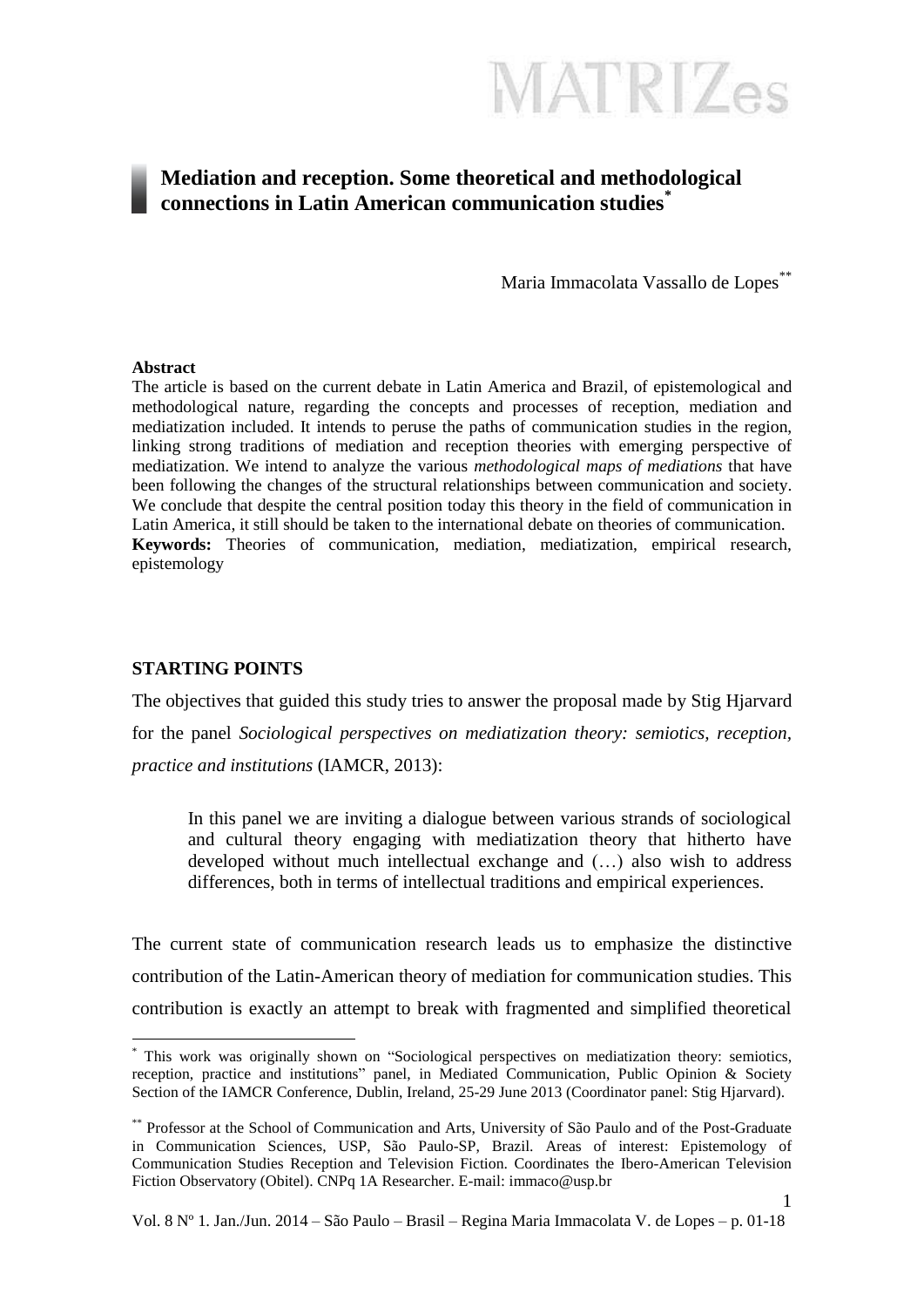approaches to communication, establishing *mediation as an integrated theoretical perspective of the processes of production, product and audience for communication studies.* Communication has come to be seen as a privileged domain to the production of meaning of life, refuting the reproductivist conception and establishing that *"more than the media, communication today is a question of mediations" (*Martín-Barbero, 1989: 19). The result is a complex research design that involves the structure and the dynamic of the production of messages, the uses and appropriations of these messages and their textual composition. This theoretical perspective goes beyond the proposal that characterized major trends in reception studies because it embodied the binomial culture and politics with what people do with media in everyday life that was developed a strong trend for reception research.

#### **The Modern Latin American Tradition of Reception Studies**

Reception studies, in Latin America, constitute a framework which emerges as the point of confluence of other traditions (Jensen and Rosengreen, 1990), while they simultaneously maintain disagreements and critical differences. In addition, these approaches differentiate themselves in their theoretical presumptions, methodological choices and their concept of reception, and even stem from different disciplinary fields.

Latin American reception studies began to emerge in the end of the decade of 1980, inside a strong critical theoretical movement that sought to be an alternative reflection about communication and mass culture through the Gramscian perspective, as a counterpoint to the functional, semiotic and Frankfurtian analyses that were dominant until then.

Above all, it was due to the question of *popular cultures* that a complex and multifaceted reception theory began to be developed, having as a basic current of reflection the shift *from media to mediation* (Martín-Barbero, 1987)<sup>1</sup> and of the processes of *cultural hybridization* (García Canclini, 1989).

Today theoretical perspective of mediations and hybridization has a central presence in reception research throughout Latin America as demonstrated by research

<u>.</u>

<sup>1</sup>The seminal work of Jesús Martín-Barbero*, De los Medios a las Mediaciones* ("From Media to Mediations") was first published in 1987 and translated into English as *Communication, Culture and Hegemony* in 1993.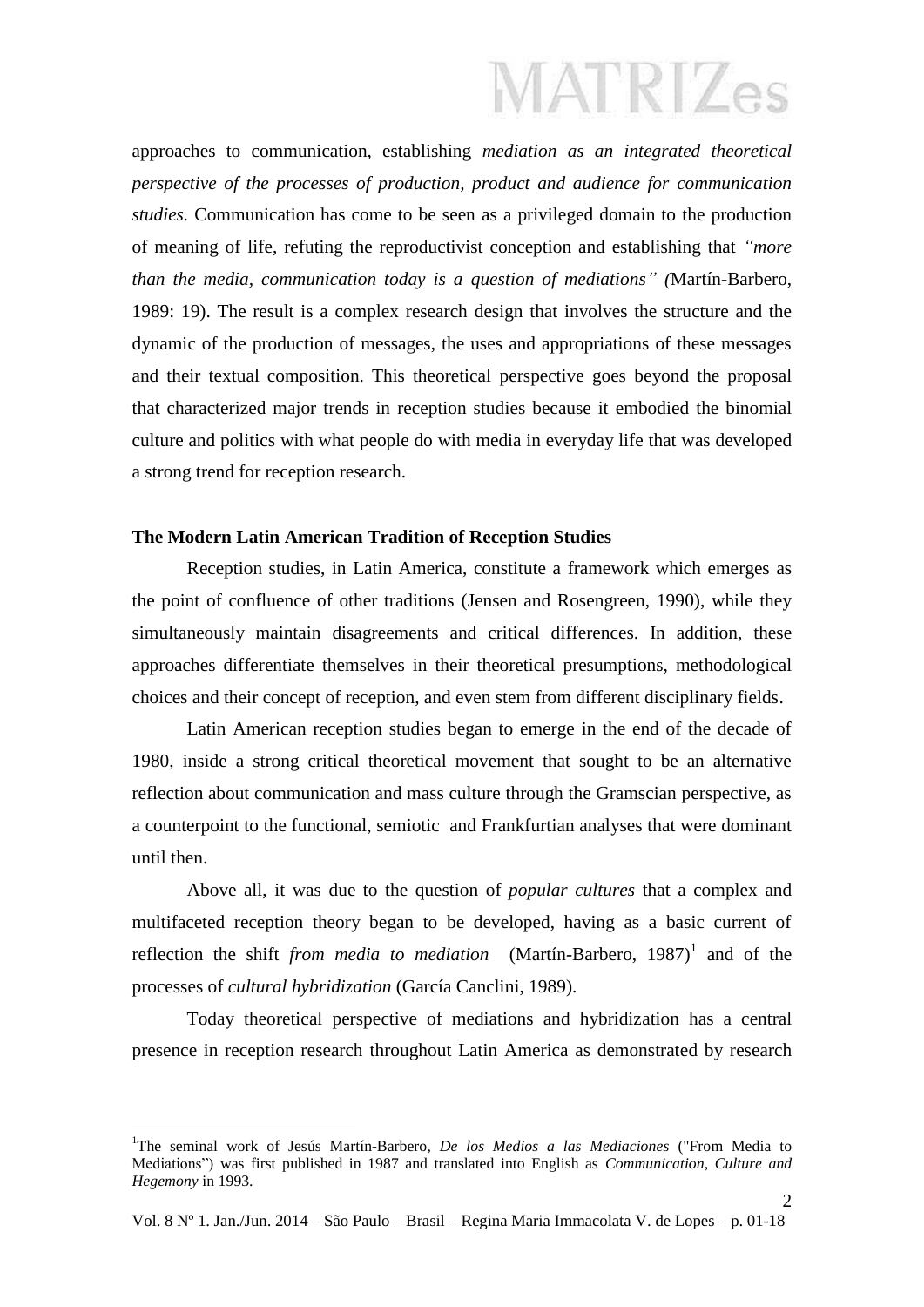teams in various Latin American countries (Jacks,  $2011<sup>2</sup>$ ). This tradition began with the precursor projects researching active reception in Chile (Fuenzalida, 1987); telenovela in México (González,1991) and Colombia (Martín-Barbero and Munhoz, 1992); children and television in México (Orozco, 1991), until further examples regarding telenovela (Lopes et al., 2002), transmedia reception (Lopes, 2011), youth and television (Ronsini, 2012), media consumption (Baccega, 2008), television news (Gomes, 2013) in Brazil, among others. The central and common element of all these projects is the *methodological experiment* to advance technical procedures of empirical investigation in order to make them compatible with the complexity of the theoretical framework of mediations. Another general characteristic is the *global design* of the empirical research process, involving the structure and the dynamics of the production of messages, the uses and appropriations of these texts and the textual composition. This theoretical perspective goes far beyond a proposal for reception studies to reach a proper status of a proposal for communication studies.

Within the framework of these theoretical traditions and their renewal, the *cultural and political criticism***,** which refers both to the tradition of *culture studies* in Latin America, appears to be retained, where the culture/politics duo is central to the Gramscian perspective and to the critical work by the initial *cultural studies* (Hoggart, Thompson and Williams) according to the reception practices that are articulated with power relations. Reception, therefore, is not a process that is reducible to psychological factors and to daily life, despite the fact that it is anchored in these spheres, but it is a profoundly cultural and political phenomenon. That is, reception process should be seen as integral part of cultural practices that articulate processes that are both subjective as well as objective, both micro (immediate environment controlled by subject) as well as macro (social structure which escapes this control) in nature. Reception is thus a complex and multidimensional context in which people live their daily lives and at the same time inscribe themselves in structural and historic power relations from which they extrapolate their everyday activities. This is the set of theoretical presumptions that inform a *comprehensive theory* of reception studies. The social production and reproduction of the meaning involved in this cultural process is not only a question of

1

 $2$  This book brings the current state of reception studies in 12 Latin American countries.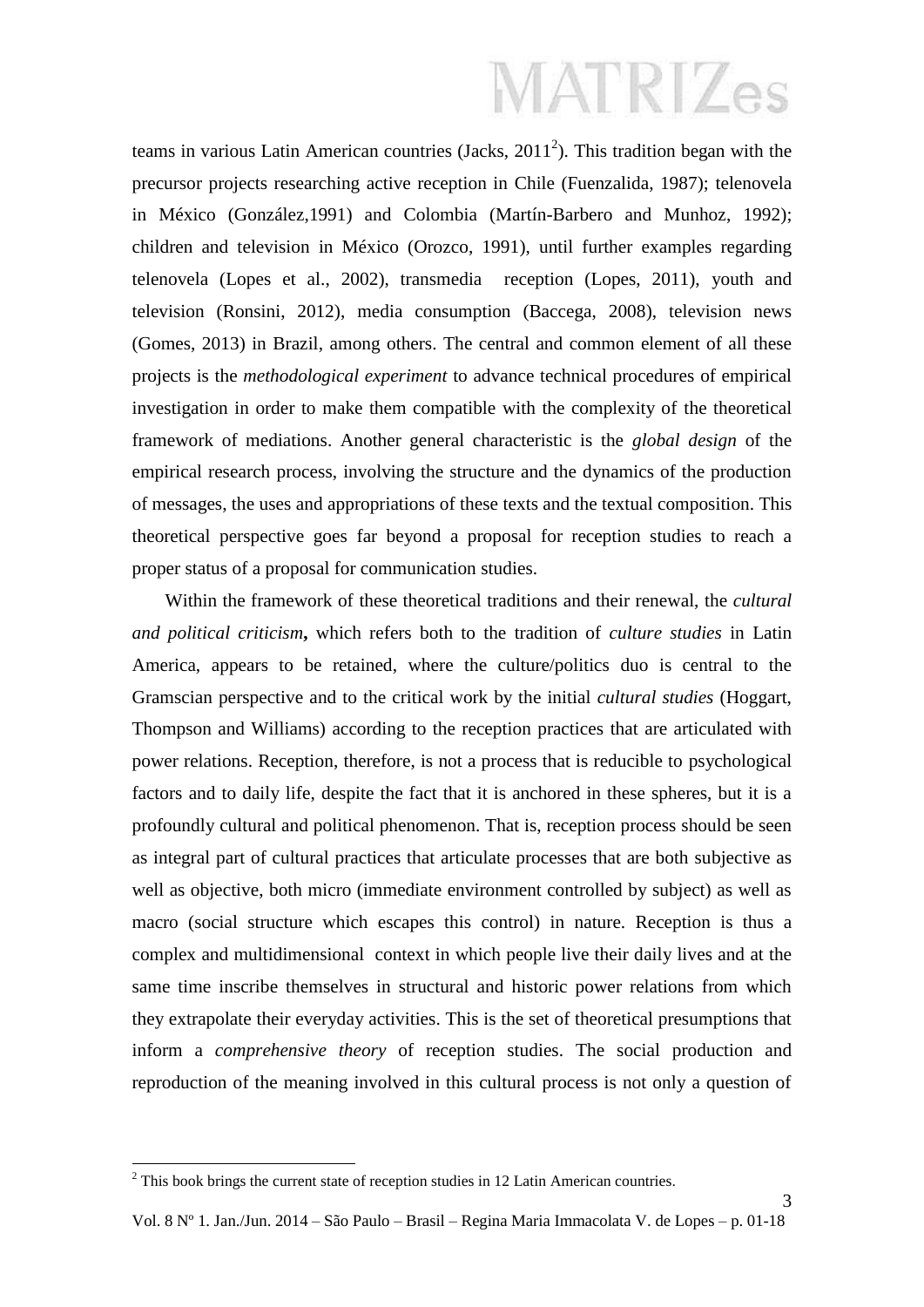signification, but mainly, a question of power. It is the distinctive contribution of Latin America to the theory of mediation.

#### **THE CONCEPT OF MEDIATION**

Martín-Barbero theory of reception was initially seen as *an investigation perspective* and not a research field about one more of the components of the communication process; in this case, the audience. It consisted of an attempt to overcome the impasses that have led us to the fragmenting and reductive research of the communication process in autonomous fields of analysis: production, message, media and audience.

Ten years where necessary to make evident that what was really new in reception theory was a framework of the importance of mediation for the communication studies as a whole.

We highlight the integrative and comprehensive perspective of the reception study, once the *entire* communication process is articulated from *mediations<sup>3</sup>* . As Martín-Barbero (1992:20) affirmed:

> Mediations are this "place" where it is possible to understand the interaction between the space of production and that of reception: what [a medium] produces does not respond singularly to the requirements of the industrial system and the commercial strategies, but also to the demands that come from the cultural framework and the ways of seeing.

*Mediation* can be thought as a type of structure encrusted in the social activities and in the daily life of people who, upon realizing themselves through these activities, transform them into *multiple mediations.*

The research strategy does not begin with the analysis of the space of production and reception, to then seek to understand their imbrications. It does begin from the *mediations*, that is, from the places from where arise the factors that "limit and configure the social materiality and the cultural expressivity of television" (Martín-Barbero, 1987: 233).

<sup>1</sup>  $3$  The common use of the term mediation has the plural form in Portuguese - mediations – which seems to have no parallel in English.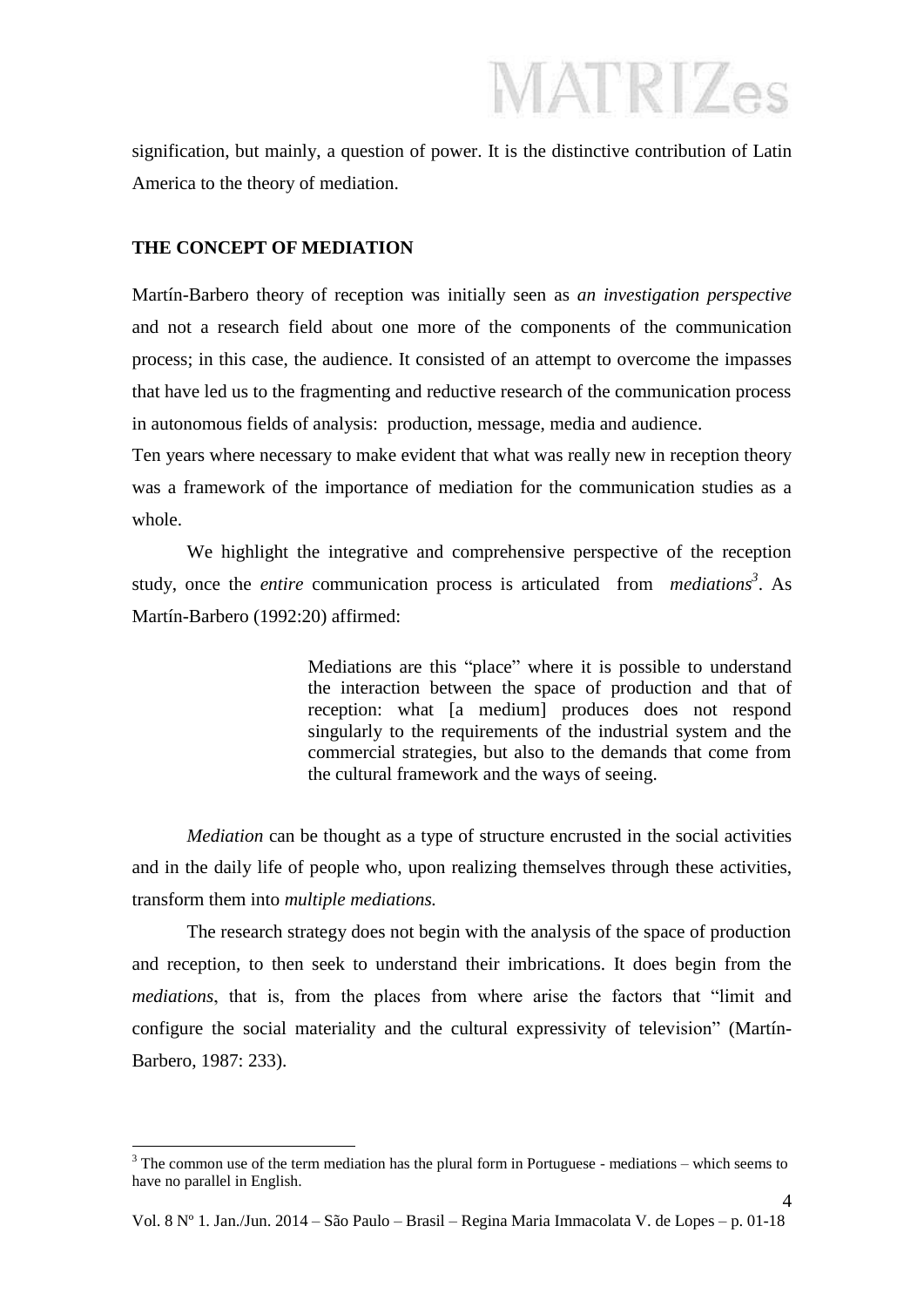Through this conception, one can think of mediation as a kind of structure embedded in social practices of people, which by taking place through these practices, translate into multiple mediations.

According to Jesús Martín-Barbero (2009) "mediation" does not have one single definition . In order to understand such concept, it is best to start by thinking of it as a plural notion, that is, "mediations". It is a synthesis concept that captures communication from its nexus, from places by which it become possible to identify the interaction between space of production and consumption of communication, in a way that the production itself is seen in dialogue with social demands, with new cultural experiences that emerge historically from social materiality. (Martín-Barbero, 1987). The media not only produces according to the expectations of the market and the strategies of the industrial system. What is produced by cultural industries also attends to the demands that emerge from cultural tissue and of new forms of perception and use.

Summing up, the approach to mediation is defined as renewing due to the fact that the notion of mediation in Martín-Barbero comes from a (re)integrating view of communication phenomena from the trinomial communication/culture/politics (in its own turn, also renewed), from which he criticizes the exclusivism and determinism of technological-informational, semiologic and ideological paradigms that have marked the history of communication studies in Latin America and Brazil. It is, thus, a perspective that seeks to integrate all domains of communication, not only production, but the product and its reception as well.

Therefore, for Jesús Martín-Barbero, the study of communication is much more than just the study of the media. The study of communication is a problem of *mediation*. We see this perspective very similar to the one that Roger Silverstone presented in his book *Why study the media?*, published in 1999<sup>4</sup>.

> We should think of media as a process, a process of mediation. In order to do this, it's necessary to note that the media goes beyond the point of contact between media text and its readers or spectators. It's necessary to take into consideration that it involves the producers and consumers of media in a somewhat continuous activity of engagement and disengagement with meanings that have their source or focus on mediated texts, but that expand the experience and are evaluated in their light in an infinity of ways (2002:33).

> > 5

<sup>4</sup> Published in Portuguese as "Por que estudar a mídia?" (2002).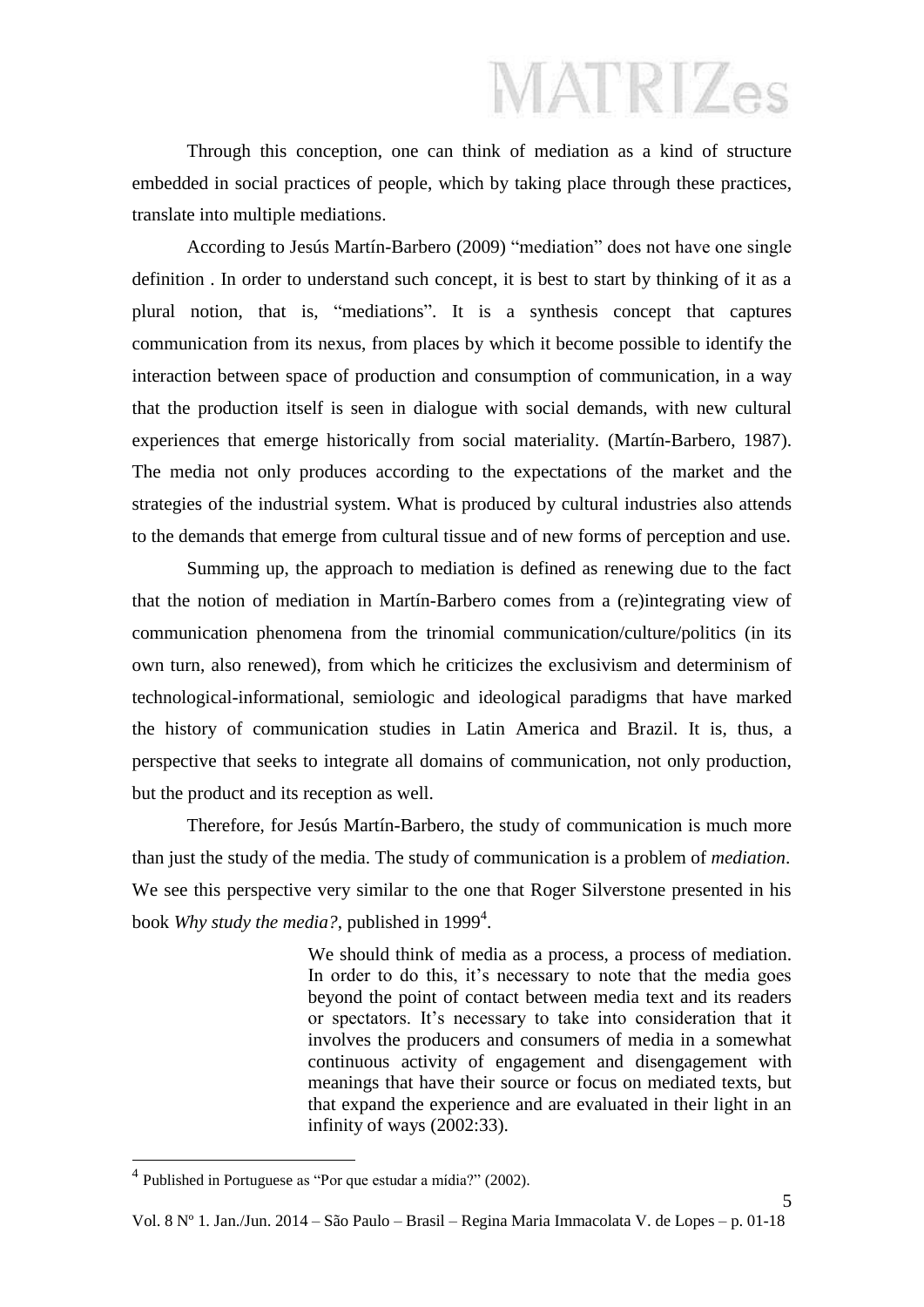The definitive assumption is the priority not of the mediatic, but of the *communicational* that is transforming itself more and more into a stronger protagonist, reaffirming in other ways the *society of generalized communication* (Vattimo, 1989). Maybe we are at the core of specificity of the epistemology of communication, undoubtedly historical in nature (Bachelard, 1977; Bourdieu and Wacquant, 1972) but that enables the freedom of many cultures and the many worldviews and refutes then the idealization of a "transparent" society brought up in the wake of the paradigm of the information society. It is the complexity of new forms of experience and existence that begin to inhabit our concrete daily life. Communication society, with its historical specificity entrenched in contemporaneity also resume critically the separation between seeing and knowing present in the allegory of the cave and the *question about technique* made by Heidegger, by which we passed through the time of the images of the world made by the image. Vattimo defines, symptomatically, current society not as *information society*, but as *communication society*, with specificity in sciences and technologies of production of the world as image. Technique, thus, is replacing the position of image not only in daily practice a in science as the image is no longer an obstacle, but part of a new way of knowing and of construction of knowledge.

### **METHODOLOGICAL MAPS OF MEDIATION: FROM CULTURAL MEDIATION OF COMMUNICATION TO COMMUNICATIVE MEDIATION OF CULTURE**

It is vital to follow the modifications that the mediation map present along the works of Barbero<sup>5</sup>. Due to this, there is no single definition of mediation, since it seems to be a moving notion, which permanently follows the mutation of society specifically in what concerns the role of communication.

Since contemporary society is a communication society, communicational processes as meaning operators and the market as value operator, that move, through their contradictions and ambivalences, the societal link among subjects.

<sup>5</sup> Such tracking can be done throughout three introductions of different editions of the book *De los Medios a las Mediaciones.* So far, there are three introductions: 1987: first edition, by the publisher Gustavo Gili, Barcelona; 1998: fifth edition, by Convênio Andrés Bello, Bogotá; and 2010, by Anthropos Editorial, Barcelona.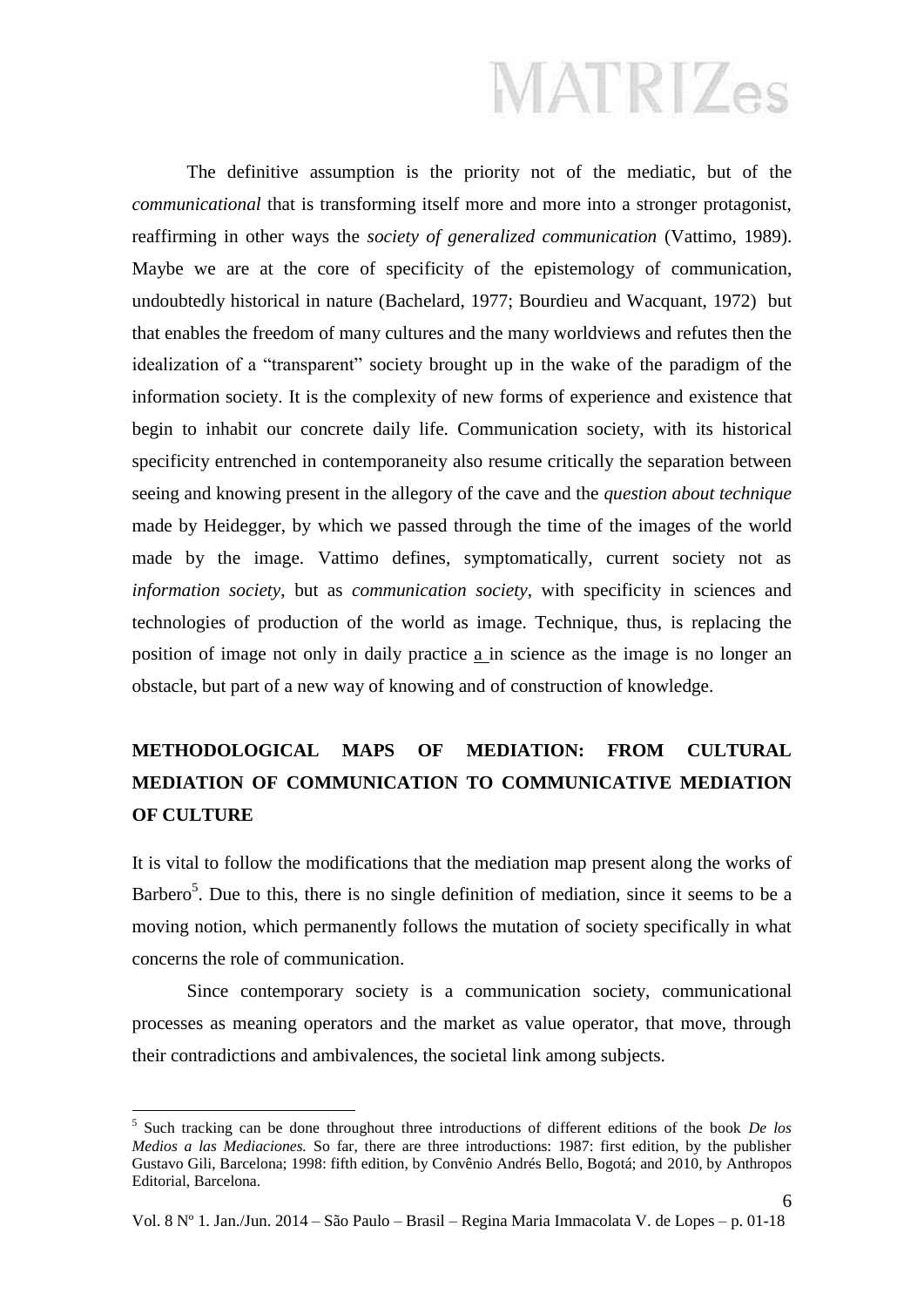From that comes the first methodological map in which Martín-Barbero proposes the epistemological focus of *communication from culture* or the study of *cultural mediation of communication*. It is represented here in Figure 1.





At the core of the map are the constitutive mediations: *communication, culture* and *politics* which articulate two axes: diachronic or historical, between *cultural matrixes* and *industrial formats*; and synchronic between *logic of production* and *reception competences* or cultural consumption.

The second map is from the late 1990s, when, as we mentioned above, it made evident that the theory of mediation went beyond the configuration of a theory of reception and reached the proposal of a theory of communication.

The map now has the objective to study culture starting from communication, displacing the study of cultural mediation of communication for that of *communicative mediation of culture*. The look is not reversed in the sense of going from mediations to media, but to go from culture to communication. It is the very notion of communication that is rethought. More epistemological density is given to the *momento* of knowing what comes from communication. This is what Figure 2 illustrates.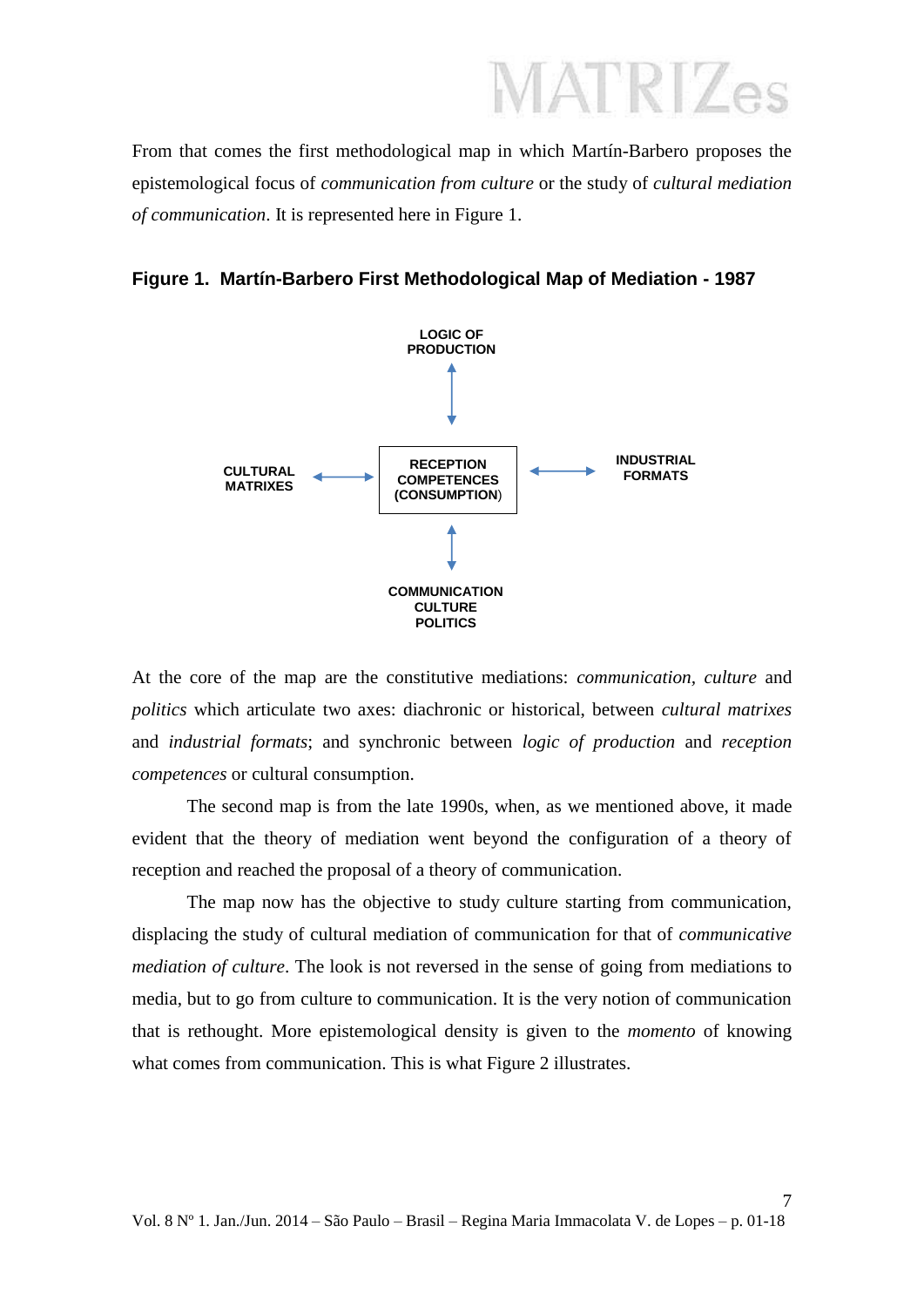**Figure 2. Martín-Barbero Second Methodological Map of Mediation – 1998 (2003)**



Through this map, it is possible to operationalize the analysis of any social phenomena that relates communication, culture and politics, imposing itself as a dimension of articulation among producers, media, messages, receivers and culture.

Mediation must be understood as the structuring process that configures and reconfigures both the logic of production and the logic of the uses. It requires thinking about the space of production as well as the time of consumption, both articulated by daily life (uses/consumption/activities) and by the specificity of the technological and discursive devices of the media involved.

The need for the *decoupage* of the concept of mediation to make it methodologically manageable, leads us to affirm some principles as follows.

Mediation is a place between culture, communication and politics which puts logics of production and consumption, industrial formats and cultural matrixes in dialetical relationship. The scheme also moves on two axes: the diachronic, or historical long-term, between *cultural matrixes* and *industrial formats*; and synchronic, between *logic of production* and *reception competences*. The novelty is that these four basic dimensions of mediation are articulated by *multiple mediations*. The relationship between cultural matrixes and logic of production is mediated by different regimes of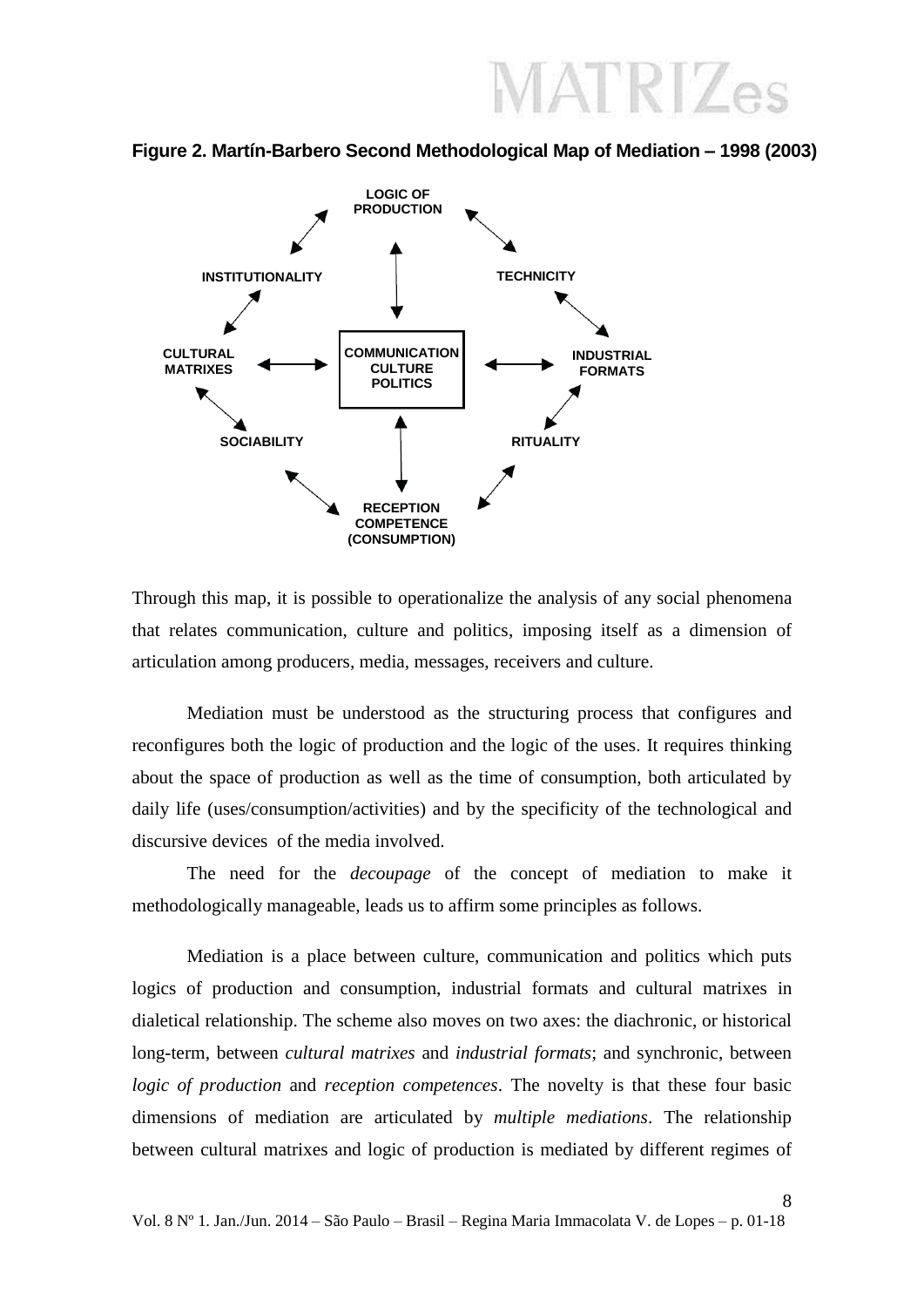*institutionality*, while the relationship between cultural matrixes and reception competences is mediated by various forms of *sociability.* Between logic of production and industrial formats mediates *technicity* and between the industrial formats and reception competences mediates distinctive *rituality.*

It does not seem to be an accident that, from a systemic point of view, the object of study of Martin-Barbero (first, mediation as tissue of processes and materialities of communication in a social and cultural environment) is in itself methodologically treated by a researcher from a mediation perspective (second, mediation as a "discovery" system of false polarities).

The importance of this map is in recognizing that communication is mediating all forms of cultural and political life in society. Therefore the view is not reversed in the sense of going from the media to the mediation nor from the mediation to the media, unless it is to see the complex web of multiple mediations. It was necessary to the author to rethink the very notion of communication, which goes beyond the paradigm of engineering and connects with *interfaces*, with the *nodes* of interaction, with communication-interaction, with communication inter-mediated $6$ . And since language is increasingly more intermediated, the study has to be clearly interdisciplinary. That is, we are talking about an epistemology that threatens the very object of study. According to the author, what existed was an identity of communication that was found in the media and, nowadays, is not restricted to it. Communication happens in interaction that allows for the interface of all meanings, and therefore, is an intermediation, which is a concept to think of the hybridization of languages and media.

This is the situation that marks contemporary society which, with its "technological mutation has started to configure a new communicative ecosystem" (Martín-Barbero, 2010: 222).

This is what Figure 3 shows.

<u>.</u>

 $6$  The displacement of research in communication for the research of mediation, in Latin America, is in a way analog to the displacement of the studies of information to the studies of signs in France, and from the studies of information to the studies of media in Germany (Bastos, 2012).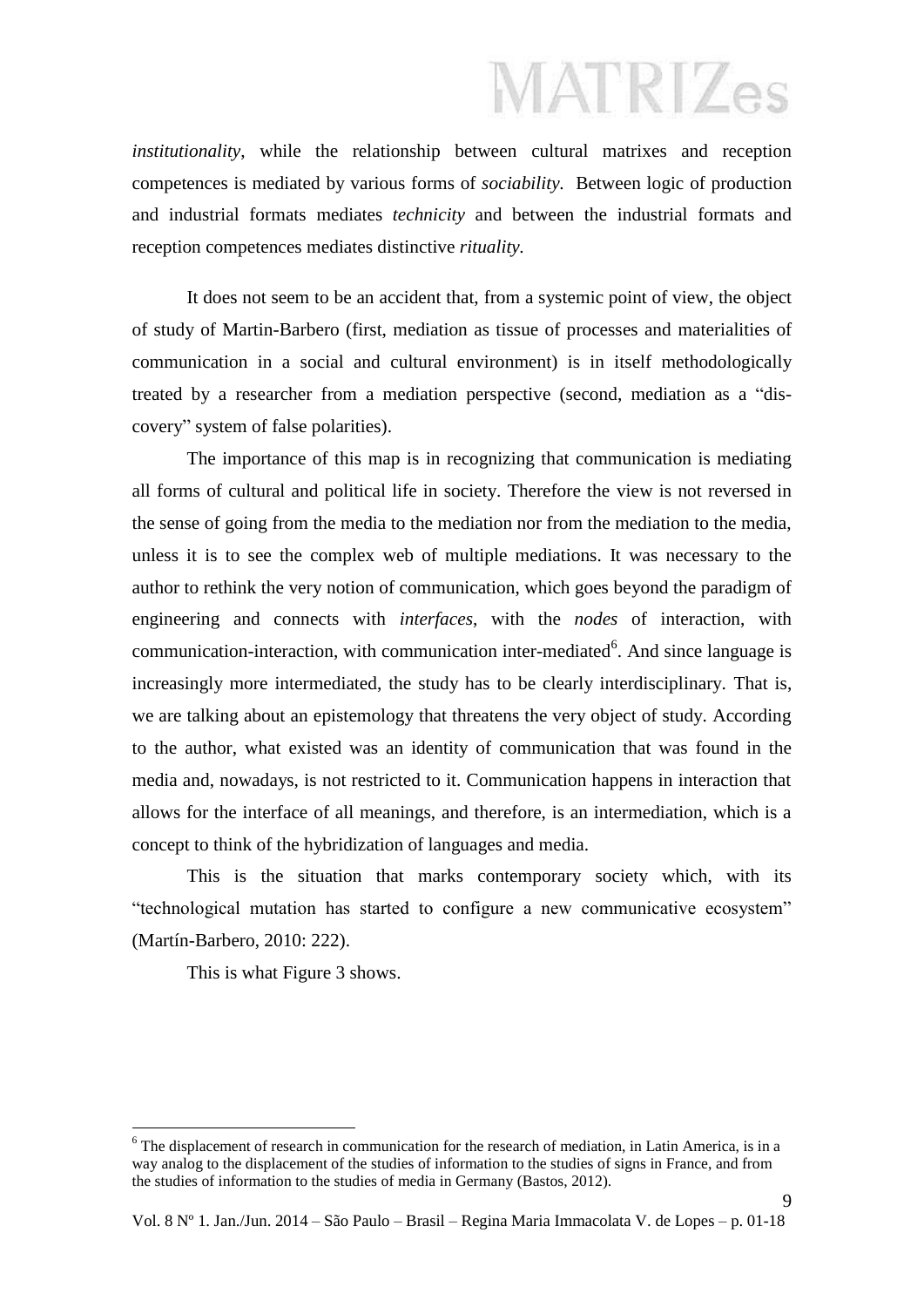

**Figure 3. Martín-Barbero Third Methodological Map of Mediation – 2010**

Merely sketching only the broader strokes, this map connects the previous ones to the investigation of contemporary cultural mutations, whose axes are the temporality forms of space and the mobility of flows which constitute the structuring mediation in the time of "from all to all".

Contemporary temporality configures the threat of modern experience of time, which manifests in the profound transformation of the structure of *temporality*, in the cult of the present, in the debilitation of the historical relationship with the past and the confusion of the times that bind us to simultaneity of what is current. The *spatiality* that is split in multiple spaces: the inhabited space of territory made of proximity and belonging, the communicational space knit by electronic networks, the imagined space of the nation and its identity, the space of the modern city with subjectivity that emerges from the new relationship with the city, of the means of appropriation. The *mobility* of incessant traffic of migrations and the virtual navigation of the Internet users with the appearance of new figures of sensibility. And the *flows* that, like immigrants cause social and political disorder in cities, also the flow of virtual information, images, languages and writing destabilize the scholarly and alphabetized culture. Digital technology relocates the knowledge, modifying both the cognitive statute as institutional condition of knowing, creating a strong blurring of borders between reason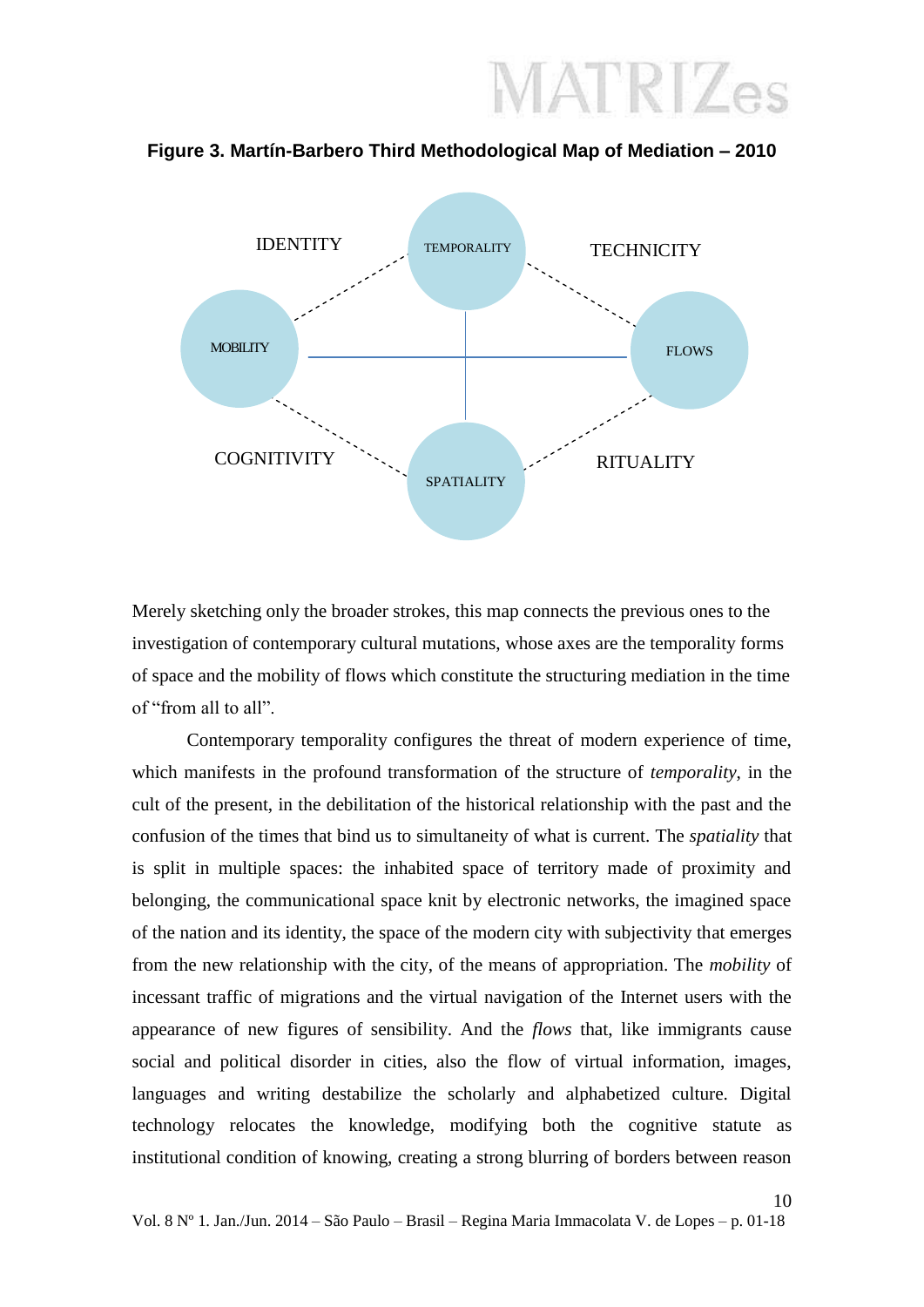and imagination, knowledge and information, art and science, specialized knowledge and common knowledge.

As everybody knows, the first great summation regarding mediation was formulated in the book *De los Medios a las Mediaciones*, released in 1987. However, despite the notable repercussion of the work, some voices have incited the author to write another book that answered to the reversal of the title, that is, from mediation to media, in order to "rebalance", in the binomial set, the weight of communication that would have been subsumed by culture. While we do not agree with the reductionism that underlies this proposal, the author may, in fact, have accepted such incitation, for we have noticed in the last few years a notable effort to offer clues to increasingly elucidate ("seeing between", as he describes) the relationships between media and mediation.

This takes us to the current epistemological debate in Latin-American communication studies.

Due to the theoretical density growth given to the notion of *technicity*, it's worth reflecting over its importance to the widening theoretical and methodological statute of communication research in Latin-American countries.

Through the notion of technicity, it is possible to understand the technique as constitutional, as immanent of an anthropological vision of communication. We take this expression not in the common meaning of accrediting this vision to the field of anthropology, but in the meaning of *elementally human* (Gramsci).

The need of the category of technicity is justified in that what happens in communication today is not give due consideration to the Greek notion of *techné* which was referred to dexterity, to capability of doing, but also to argue, express, create and communicate through material forms, a dexterity that updates itself based on new ways of dealing with language. Instead, we have moved towards the notion of technique as apparatus, objectivization of *techné* in machines or in products. Neither of these notions seem sufficient nowadays. That happens because in technique there are new ways of perceiving, seeing, listening, reading, learning, new languages, new modes of expression, of textuality and scriptures. The meaning of technicity is not related to the idea of mere technological apparatus, but to the competency in language (Martín-Barbero, 2004: 237), to the materialities in discourse that remit to the constitution of grammars giving rise to media formats and products. Technicity is not from the order of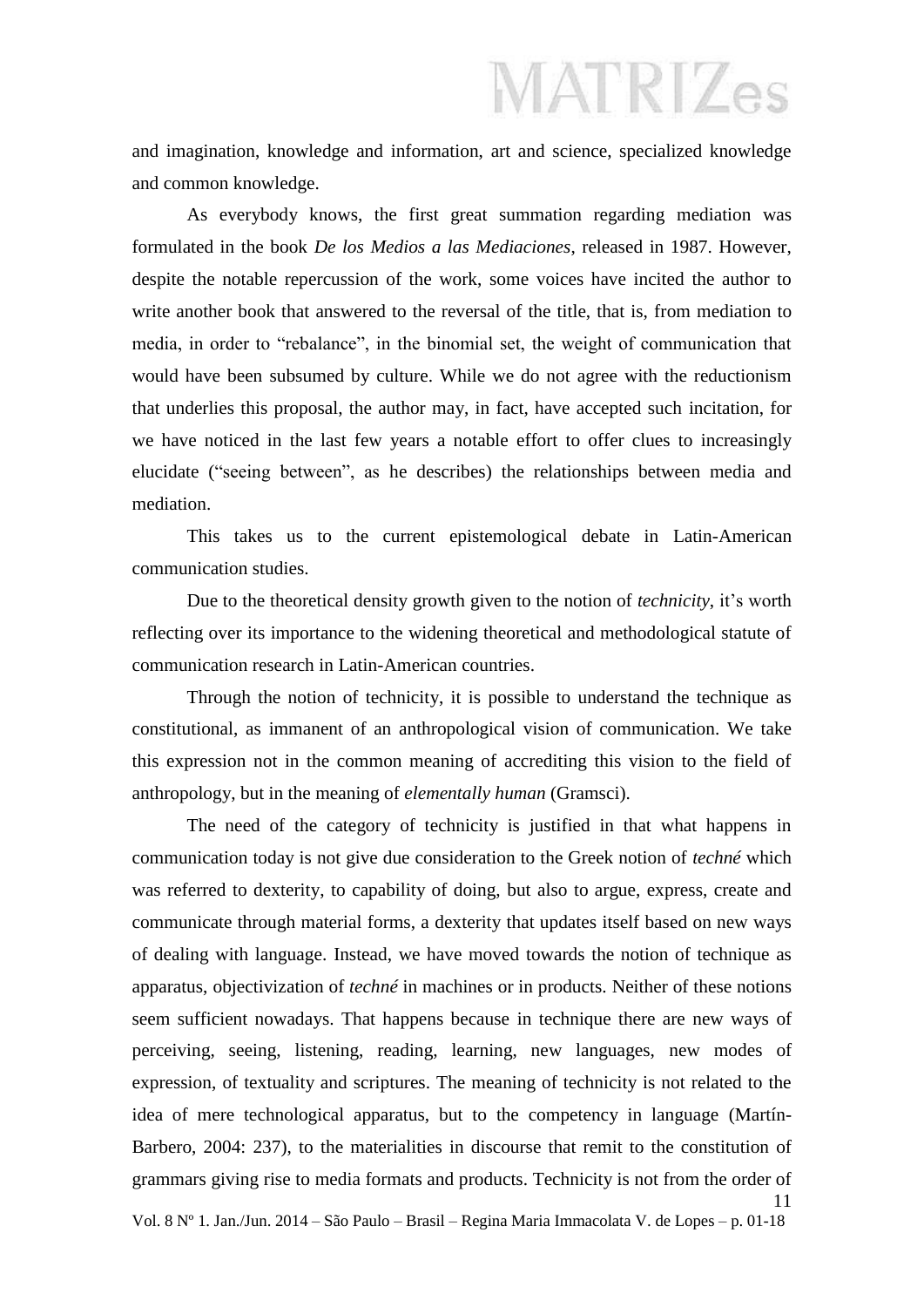the instrument, but the order of knowledge, of constitution of practices that produce discursive innovations and new modes of social perception. It stands away, thus, from the notion of technique as mere apparatus, recovering the original meaning of the Greek *techné*. There would be a sort of *inter-mediation as communicative experience*, that is, of many interfaces between the different media and of these in different communicative spaces of consumption and creation. What is implied there is the refusal of the instrumental meaning of technology so developed in the studies of communication.

We recognize the stature that *technicity* has today, no longer as an instrument, but deeply rooted in the structure of knowledge and daily life. We believe that here is a strong methodological clue that is given to us by Martín-Barbero.

It is possible to transpose this idea to the logic of society in a multiconnected network that brings, especially through the use of the computer and mobile phone, access to new digital media. New forms of action and new types of social relations emerged through the development of means of communication, enabling new means of interaction. Until recently, it was restricted to privileged socio-economic classes, and now this digital world reaches those with lower purchase power and creates mass for the consumption of these technologies. Among other factors, this is due very specifically to *technological competitiveness* and the uses of *technicity* (Martín-Barbero, 2003), which currently involves in great measure the capacity of innovating and creating. Because technicity is less a subject of apparatuses than of *perceptive operators* and *discursive dexterities*. It is a *cognitive* and *creative technicity* (Scolari, 2008), because to confuse communication with techniques and the media can result as deformer as thinking they are external and accessories to communication.

The incorporation of these notions in studies of communication gives origin to new methodological places. As the appropriation of the map by a researcher depends on the methodological strategy that adopts in an empirical research his choice could fall on certain mediation and not in others depending on the highlight that it is given in the analytical approach. Works show that studying certain industrial format (TV news, telenovela) the researcher can operate elements of television language while articulating values of production and/or reception. Within the methodological map of mediations this format presents articulated to the reception competencies through rituality or sociability and to the logic of production through technicity.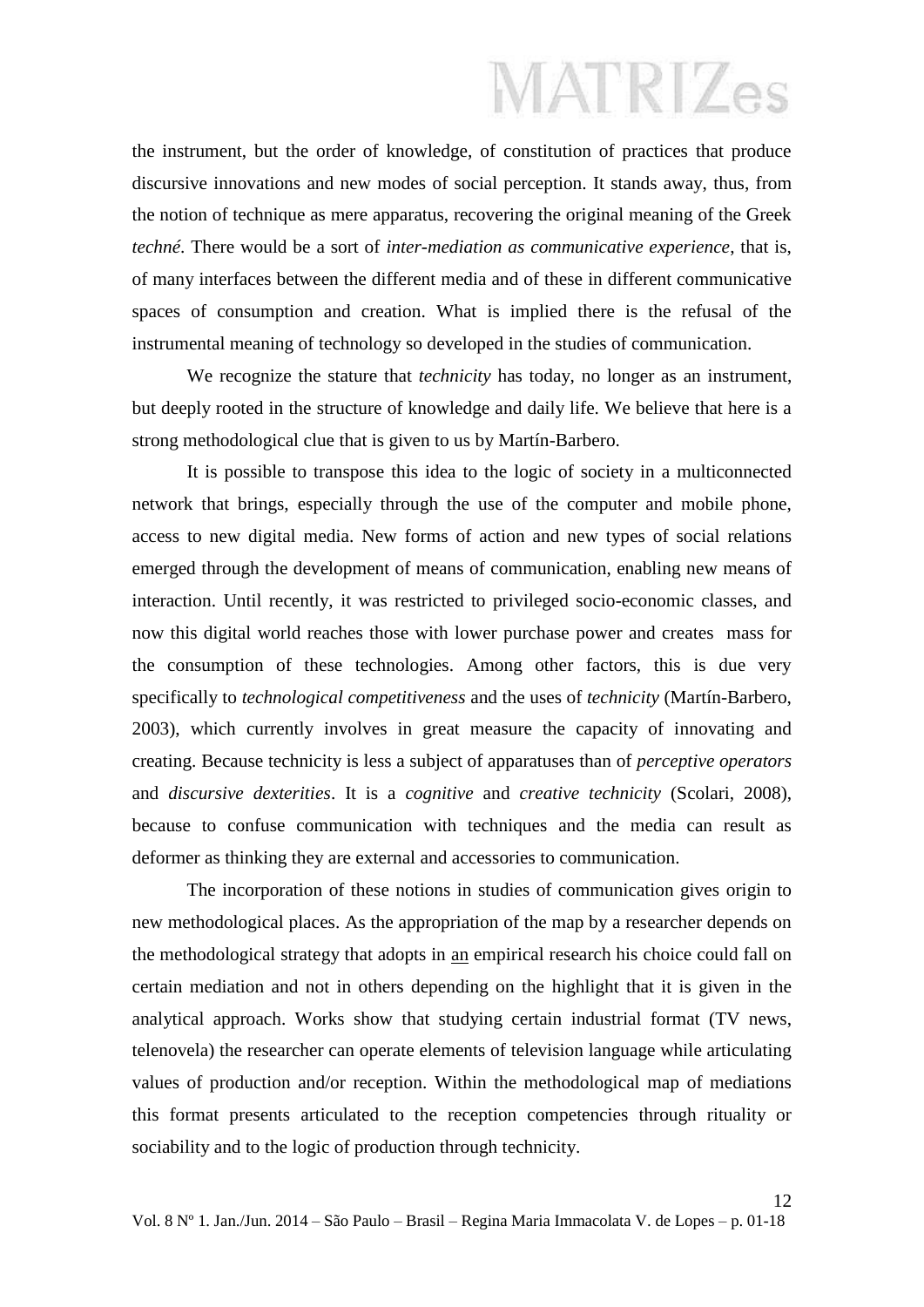#### **THE DEBATE ON MEDIATION AND MEDIATIZATION**

The growing importance of the communicational in contemporary society goes *pari passu* to its complexity and to the challenges it imposes to his knowledge. Regarding the current theoretical models and schemas of knowledge, the scientific debate of communication, like all scientific debate, is done within a field regulated by the logic of scientific authority and recognition (Bourdieu, 1976). If that is so, this debate is always made of controversies, oppositions and complementarities, both epistemic and political.

Thus, the current portrait of the field of communication in Latin America shows the predominance of the approach of mediations whose socio-cultural and political roots were based on reception studies of the 1980s.

Another school of theoretical importance in Latin America has been that of discourse studies, in its various strands in Europe and North America. Semiotic or semiological are constructed in the confront to these strands,. Its apogee was in the 1970s with the "linguistic turn". Today, in the Brazilian scene, this trend is being reaffirmed through the work on mediatization of the socio-semiotic Argentinian Eliseo Verón. His essay, *Scheme for the analysis of mediatization* (1997), is a methodological benchmark.

According to him, society is mediatized insofar as culture, logic and operations of the media spread through all social practices, albeit in specific ways. In this context called mediatized, the functioning of institutions and their practices are directly affected by the presence of the media. It is what appears in Figure 4.



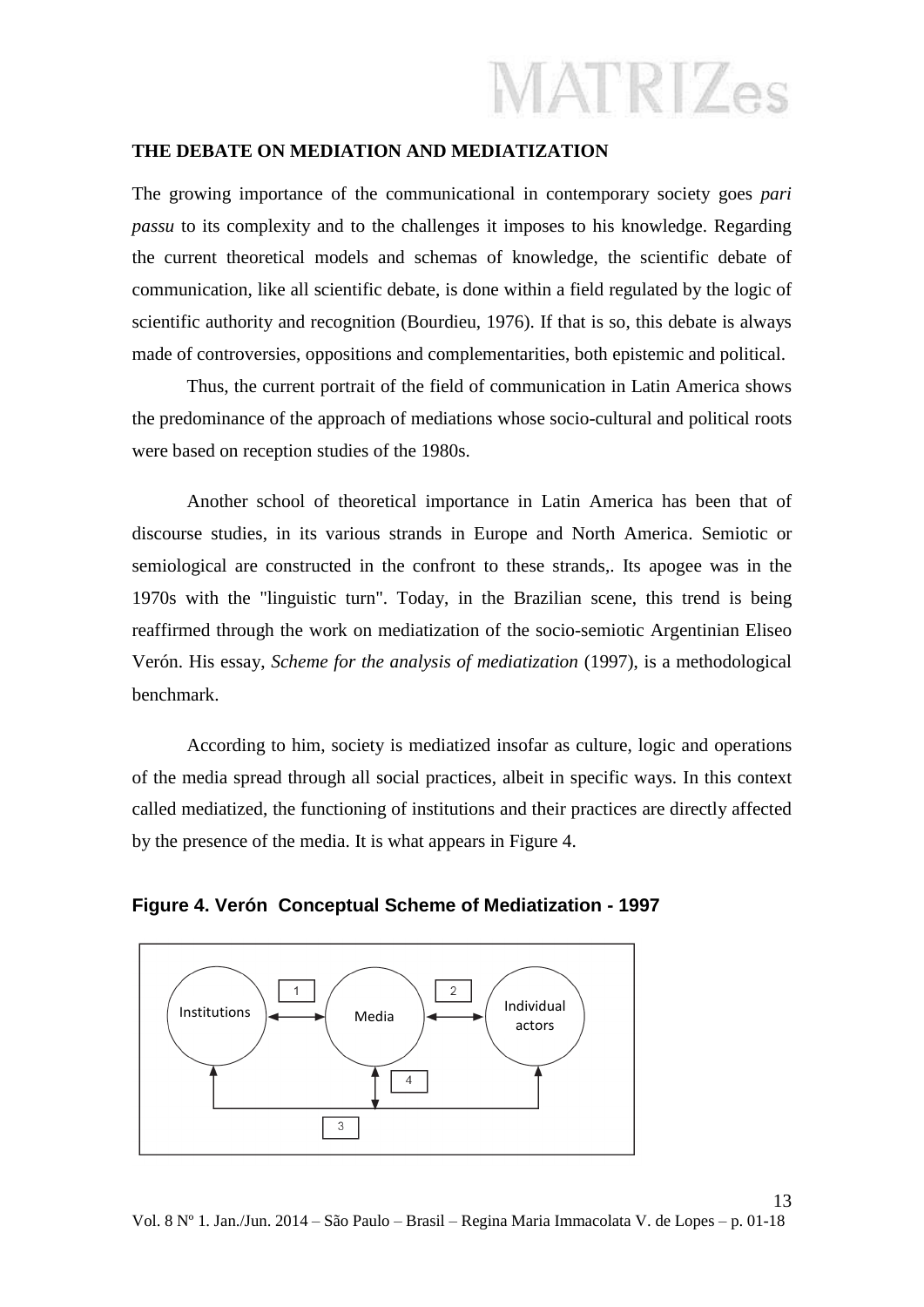Given its socio-semiotic nature, the conceptual scheme of Verón brings the representation of the process of mediatization. It therein identifies four zones / sectors of production of "collectives" as constructions that occur in the heart of communication: (1) the media relationship with other institutions (not media) of society; (2) the relationship of media with individual actors; (3) the relationship of institutions with the actors; and (4) the way the media affects the relationship between institutions and actors. Issues that correspond to each of the four zones are given in examples. In zone 1 the relation between the media and the political system can be identified: between the media and school, the media and religion, etc. Zone 2 has to do with the strategies of individual actors in relation to media consumption. Sector 3 corresponds to the transformation of internal culture of organizations by the work of the media, while zone 4 evokes issues that involve the processes by which media affects the relationship of individual actors with institutions. Through this arrangement, "the term mediatization does not designate anything other than what is today social change in contemporary societies" (Verón, 1997: 68). Therefore the logic of the media imposes itself on society as a whole and becomes part of the societal tissue. Mediatic phenomena, and therefore mediatization, are just as important.

Ultimately, this is a sophisticated theory of the centrality of the media, adapted to the context of the communicative ecosystem of contemporary society.

We witness today an intensification of international research networks, composed by researchers of various nationalities<sup>7</sup>, which is the result of injunctions of the internationalization process that has deepened institutionally in communication research, especially in Brazil. It is expected that there shall be an increase of mutual awareness and exchange of experiences in a more horizontal level than it has been until now.

In this scenario is ongoing the identification of research currents such as the case of the European studies on mediation and mediatization, like those of Silverstone (2002); Peraya (2005); Couldry (2008); Livingstone (2009); Hjarvard (2012, 2013), among others.

 $<sup>7</sup>$  Such networks are being formed within agreements and cooperation programs between Brazilian and</sup> foreign universities, most notably with Latin America, United States, Canada, Portugal, Spain and France.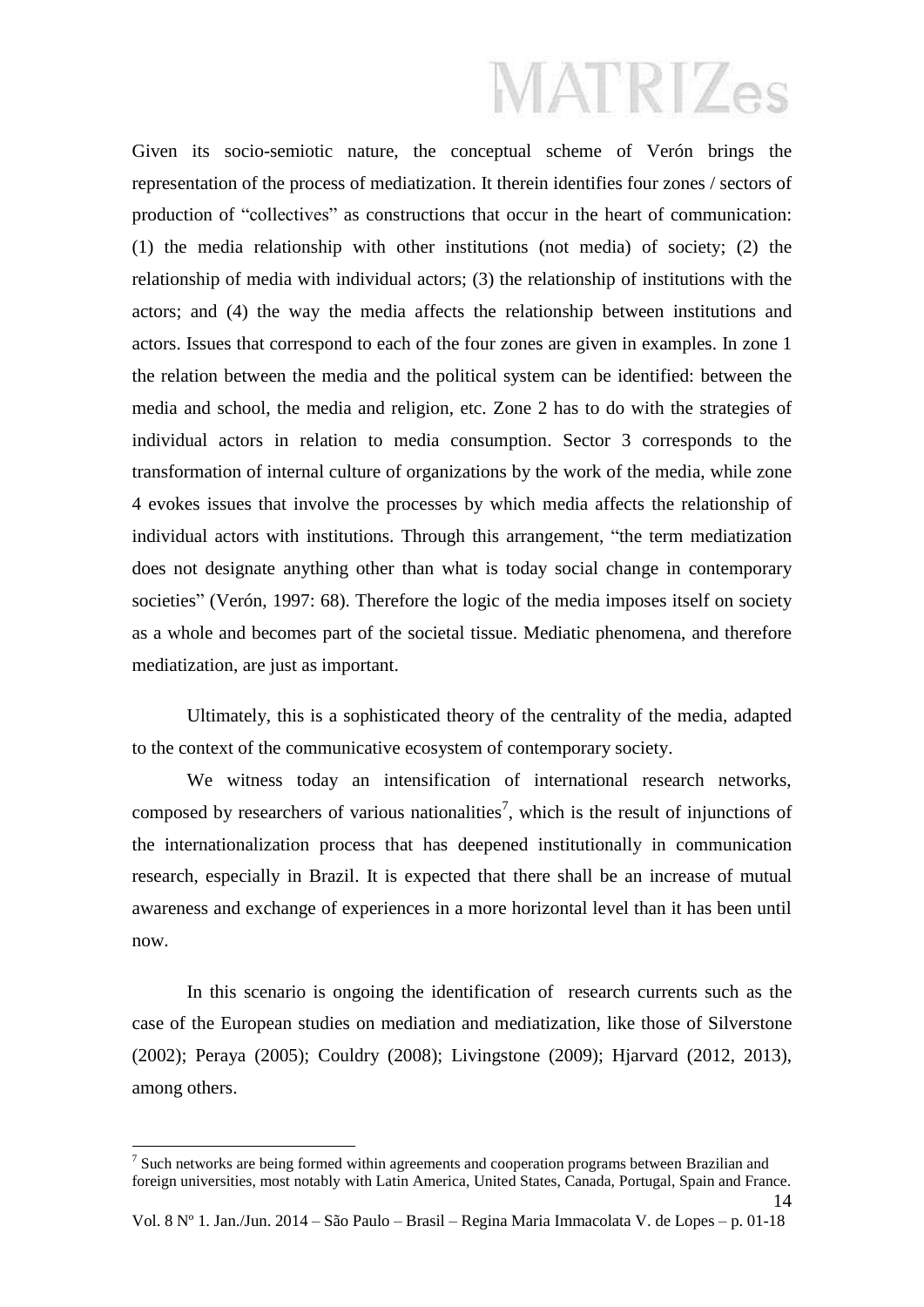We believe it is relevant to raise the concept of mediatization by which Hjarvard (2012) presents a theory of the media as agent of cultural and social change. This is what is shown in Figure 5.



**Figure 5. Hjarvard Concept of Mediatization - 2012**

An *institutional* approach to the mediatization process appears as a *double-sided* process in which the media have developed into a core *institution* in society that other institutions have to accommodate to. At the same time, media have become *integrated into the life-worlds* of other institutions like politics, family, work, and religion as more and more of the activities in these institutional domains are performed through the media. We see correspondence of this assertion with the four zones scheme of transmidiation of Verón.

As indicated by the Author in *Figure 5,* mediatization can facilitate different societal tendencies on both micro and macro levels. These include globalization, individualization, nationalization and localization. Which tendency will predominate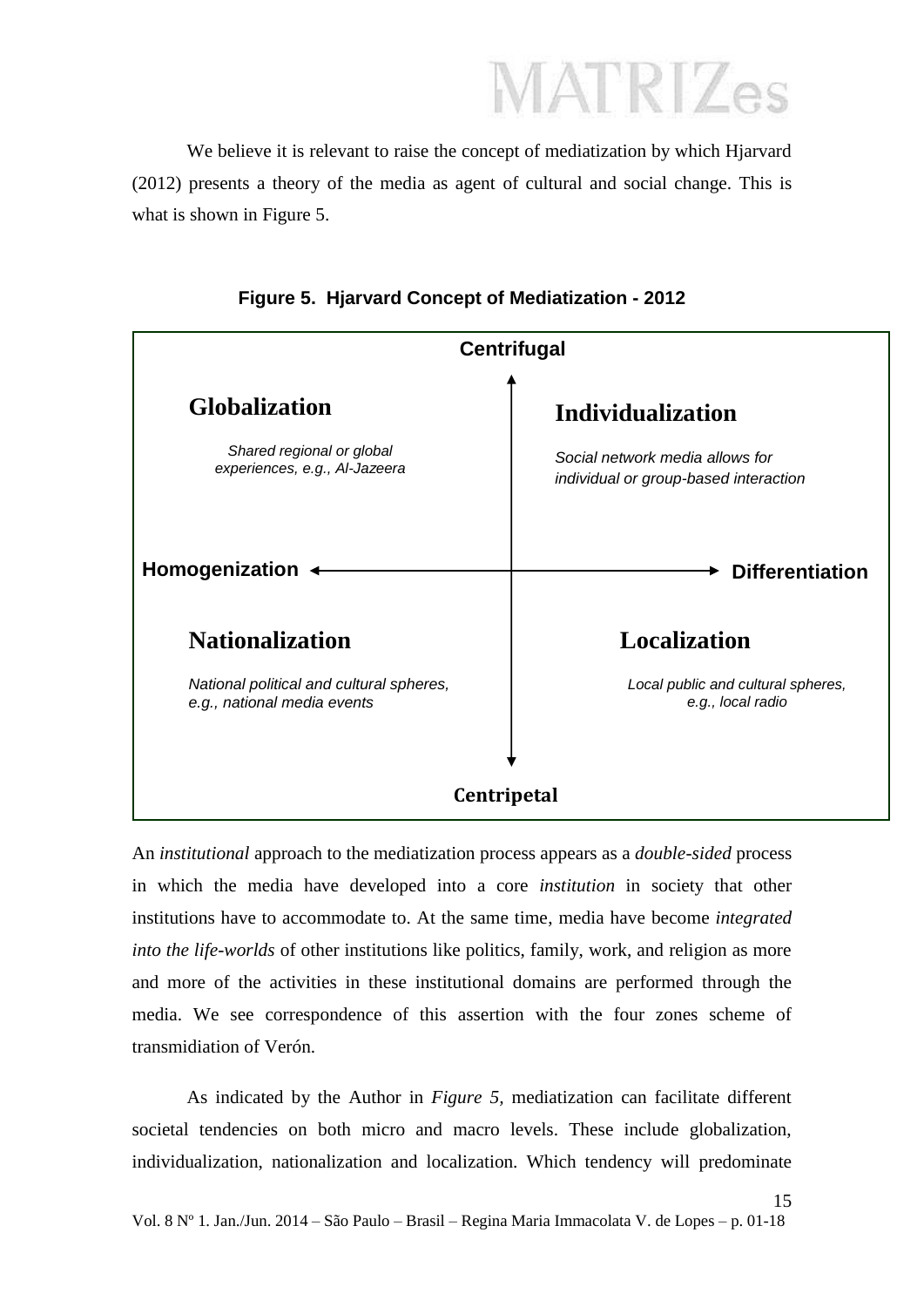will depend on the specific context, i.e., on the institution or social activity in question. In the end, media facilitates and structures *virtual spaces* for communication and action. As other authors pointed above, the more precise consequences of media intervention will, however, have to be explored empirically, through examination of the interplay of institutions and media in a historical and cultural context.

The main goal of this paper was to analyze how the perspective of mediation is imposing itself in the field of communication in Latin America. In this issue, we must explore and integrate a debate with the recent European trends on mediation and mediatization. We live in a mediatized culture that, and we hope to have proved, can be better understood from the *communicative mediation of culture*. In this conception of mediation is where we can see proximity to the idea of mediatization.

#### **References**

Baccega, Maria Aparecida (org.). *Comunicação e Culturas do Consumo.* São Paulo: Atlas, 2008.

Bachelard, Gaston. *O racionalismo aplicado*. Rio de Janeiro: Zahar Ed., 1977.

Bastos, Marco Toledo. Medium, media, mediação e midiatização: a perspectiva germânica. In: Janotti Jr., Jeder; Mattos, Maria Ângela; Jacks, Nilda (orgs). *Mediação &midiatização*. Salvador: Edufba; Brasília: Compós, p. 53-77, 2012.

Bourdieu, Pierre. Le champ scientifique. *Actes de la Recherche en Sciences Sociales,*  vol. 2, n. 2-3, p. 88-104, 1976.

Bourdieu, Pierre; Wacquant, Loïc. *An invitation to reflexive sociology*. Cambridge: Polity Press, 1992.

Couldry, Nick. Mediatization or mediation? Alternative understandings of the emergent space of digital storytelling. *New Media Society*, vol. 10, n. 3, p. 373-391, 2008. DOI: http://dx.doi.org/10.1177/1461444808089414

Fuenzalida, Valerio. La influencia cultural de la televisión. *Dialogos de la comunicación,* n. 17. Lima: Felafacs, 1987.

García Canclini, Néstor. *Culturas híbridas:* estrategias para entrar y salir de la modernidade. México: Editorial Grijalbo, 1989.

Gomes, Itania Maria Mota (org.). *Análise de Telejornalismo: desafios teóricometodológicos.* Salvador: Editora da Universidade Federal da Bahia, 2012.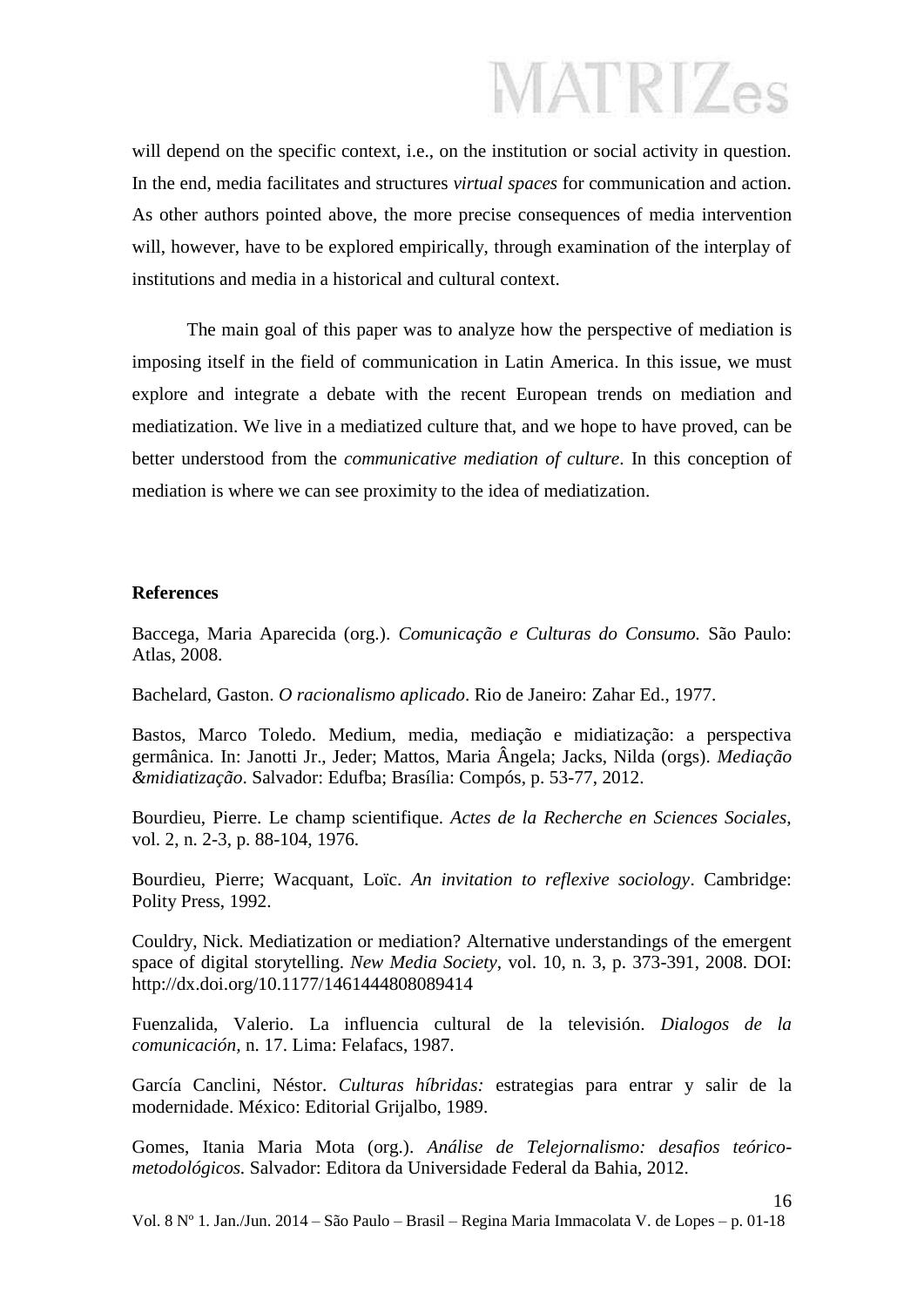**MATRIZes** 

González, Jorge. La telenovela en família. *Estudios sobre las culturas Contemporaneas.* Vol. IV, nº 11. México: Un. Colima, p. 217-228, mar. 1991.

Hjarvard, Stig. Mediatization: Theorising the Media as Agents of Social and Cultural Change/Midiatização: teorizando a mídia como agente de mudança social e cultural. *MATRIZes,* vol. 5, n. 2, p. 53-91, 2012. DOI: http://dx.doi.org/10.11606/issn.1982- 8160.v5i2p53-91

\_\_\_\_\_\_\_. The *mediatization of culture and society*. London: Routledge, 2013.

Jacks, Nilda (coord.). *Análisis de recepción em América Latina:* un recuento histórico con perspectivas al futuro. Quito: Ciespal, 2011.

Jensen, Klaus B.; Rosengreen, Karl. Five traditions in search of the audience. *European Journal of Communication***,** n. 2, p. 207-238, 1990. DOI: http://dx.doi.org/10.1177/0267323190005002005

Livingstone, Sonia. On the Mediation of Everything: ICA Presidential Address 2008. *Journal of Communication***,** vol. 59, n. 1, p. 1-18, 2009. DOI: http://dx.doi.org/10.1111/j.1460-2466.2008.01401.x

Lopes, Maria Immacolata Vassallo de et al. *Vivendo com a telenovela.* Mediações, recepção, teleficcionalidade*.* São Paulo: Summus, 2002.

Lopes, Maria Immacolata Vassallo de et al. Brazil: Fiction paths between old and new media. In: Lopes, Maria Immacolata Vassallo; Orozco Gómez, Guillermo (eds.). *Quality in television fiction and audiences' transmedia interactions.* 2011 OBITEL. São Paulo: Globo, 2011. Available at: <http://blogdoobitel.files.wordpress.com/2011/04/english.pdf>. Accessed: 25 de mai., 2013.

Martín-Barbero, Jesús. *De los medios a las mediaciones*. Barcelona: Gustavo Gili, 1987.

\_\_\_\_\_\_\_. Comunicación y cultura: unas relaciones complejas. *Telos*, n. 19, Madrid: Fundesco, 1989.

Martín-Barbero, Jesús; Muñoz, Sonia (coords.). *Televisión y melodrama.* Géneros y lecturas de la telenovela en Colombia*.* Bogotá: Tercer Mundo, 1992.

Martin-Barbero, Jesús. *Communication, Culture and Hegemony*. London: Sage, 1993.

\_\_\_\_\_\_\_. Pistas para entre-ver meios e mediações. Prefácio à 2ª edição de *Dos meios às mediações:* comunicação, cultura e hegemonia*.* Tradução de Maria Immacolata Vassallo de Lopes. Rio de Janeiro, Ed. UFRJ, p. 11-21, 2003.

\_\_\_\_\_\_\_. *Ofício de cartógrafo*. São Paulo: Loyola, 2004.